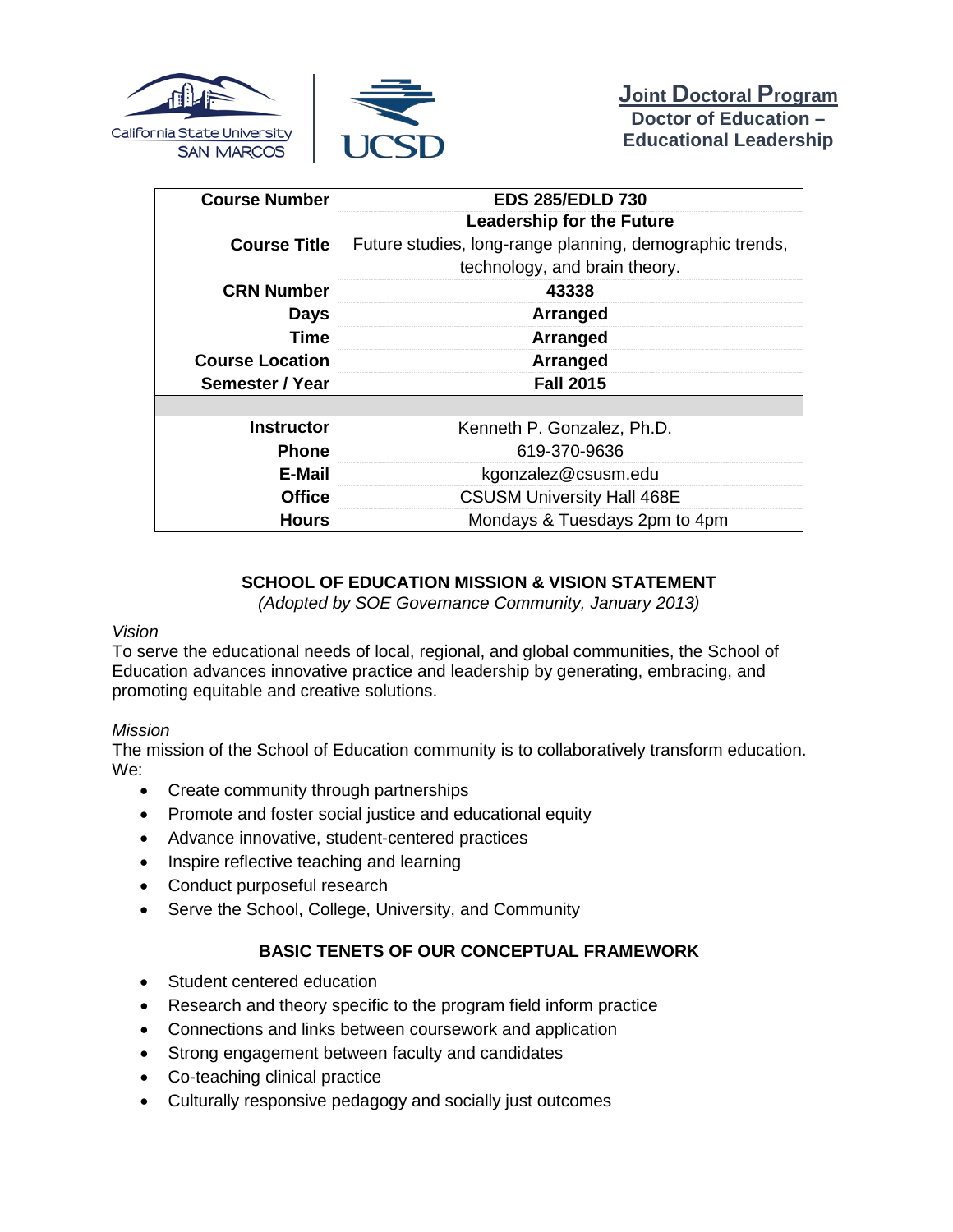### **PROGRAM LEARNING OUTCOMES**

At the conclusion of the Ed.D. program, candidates will be able to:

PLO 1: Demonstrate and engage in critical analysis around creating and sustaining

organizational conditions that promote socially just and equitable learning environments.

PLO 2: Use evidence-based decision-making.

PLO 3: Generate and use applied research.

PLO 4: Demonstrate and apply leadership skills and dispositions that are applicable to positively impact organizational culture and practice.

### **COURSE OVERVIEW**

This course, like your other courses, is an opportunity to experiment – experimenting with different ways of knowing, relating, and of self-identification. To fully engage in this course, I encourage you to take on the identity of a futurist, even as you recognize that you know very little about what a futurist is at this moment. Your task is to be open and curious about the future; and then, to learn and develop tools that futurists use in their work.

Leaders, unlike managers, are able to answer three important questions relevant to the future: (1) How does change happen? (2) What are future possibilities? and (3) What can be done now to prepare for it? This course will rely on theories and concepts from the fields of future studies, long-range planning, forecasting, data analytics, and organizational change to effectively answer these questions.

"Future studies" is a multi-disciplinary approach to understanding change in the context of the future. It draws from a wide variety of fields including economics, engineering, sociology, politics, systems theory, creativity, and community building, to name a few. "Future studies" is not about predicting the future, but rather about considering possible alternative futures, and then identifying the indicators that suggest which way the future may unfold. This approach is used to help educational and other organizations come up with more creative and innovative strategies and to better understand the future needs of their students.

This course is designed to provide students with an opportunity to:

- $\circ$  intentionally and thoughtfully consider one's understanding of the future with leadership practices;
- o produce forecasting data and analysis to inform their dissertation;
- o work as collaborative thought leaders with their peers.

#### **Course Assignments: How Program Learning Outcomes are Addressed in this Course**

Each of the program's learning outcomes are addressed in this course. However, PLO 4 will be assessed in the context of the following two course assignments: (1) developing a forecasting profile and (2) using multiple forecasting profiles to inform one's dissertation. The following rubric will be used during the assessment. Please take this rubric into account as you prepare your assignment.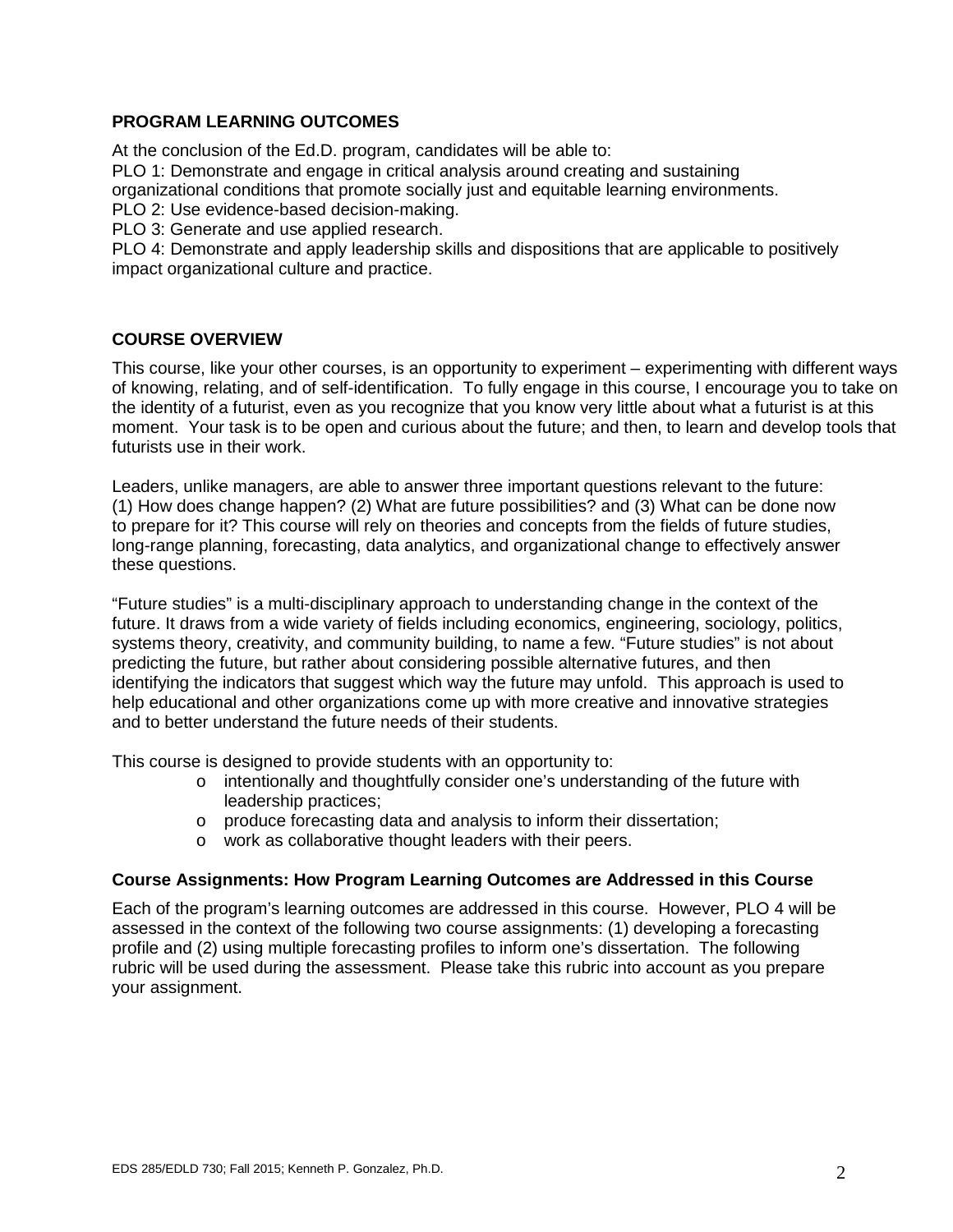**Forecasting Profile Assignment:** A forecasting profile examines one major area relevant to macro-level change, such as jobs and the economy, college graduates, demographics (subsets include age, race/ethnicity, immigration, language), ethnic/racial/gender representation of teachers and educational leaders, technology and pedagogy, health factors (e.g., food insecurity, disease, and death), income inequality, homelessness, climate change, and global politics. **The forecasting profile should be no more than six pages, not including data displays.**

## **RUBRIC FOR FORECASTING PROFILE**

**A highly effective forecasting profile** would have the following elements (1) rich trend data, including the last 20 to 30 years, current data, and 10 to 20 years of forecasting data, (2) more than three, user-friendly, data displays (3) a highly effective summary of trend data that highlights the major "storylines" of historical, current, and forecasting data; (4) an engaging and compelling presentation to the class; and (5) a highly effective discussion of the data from more than three different perspectives. For example, if producing a forecasting profile on climate change, the forecaster would present perspectives with regard to temperature increases, effects on land, effects on the number and severity of natural disasters, increases in costs and income lost to victims/cities/counties experiencing a disaster as a result of climate change. With regard to course grade, a highly effective forecasting profile and presentation would be equal to an A or A-. The score would be a range from 8 to 10.

**An effective forecasting profile** would have the following (1) rich trend data, including the last 20 to 30 years, current data, and 10 to 20 years of forecasting data, (2) three data displays, (3) an effective summary of trend data that highlights the major "storylines" of historical, current, and forecasting data; (4) an adequate presentation to the class; and (5) an effective discussion of the data from three different perspectives. With regard to course grade, an effective forecasting profile and presentation would be equal to a B or B-. The score would be a range from 6 to 7.

**An unacceptable forecasting profile** would have the following characteristics (1) superficial trend data, including the last 20 to 30 years, current data, and 10 to 20 years of forecasting data, (2) Two or fewer data displays, (3) an insufficient summary of trend data that highlights the major "storylines" of historical, current, and forecasting data; (4) the lack of an engaging presentation to the class; and (5) an insufficient discussion of the data from two or fewer different perspectives. With regard to course grade, this type of forecasting profile and presentation would be equal to a C and would not be acceptable for this course. The score would be 5 or lower.

Please note that you will be uploading your forecasting profile to Cougar Courses and conducting a 10-minute presentation of your profile in class with 5-minutes of questions and answers. Also, you are required to assess each of your classmates' profiles using the rubric above. Your grade for this assignment will be an average of the scores submitted by your peers (50% weight) along with my assessment and score (50% weight).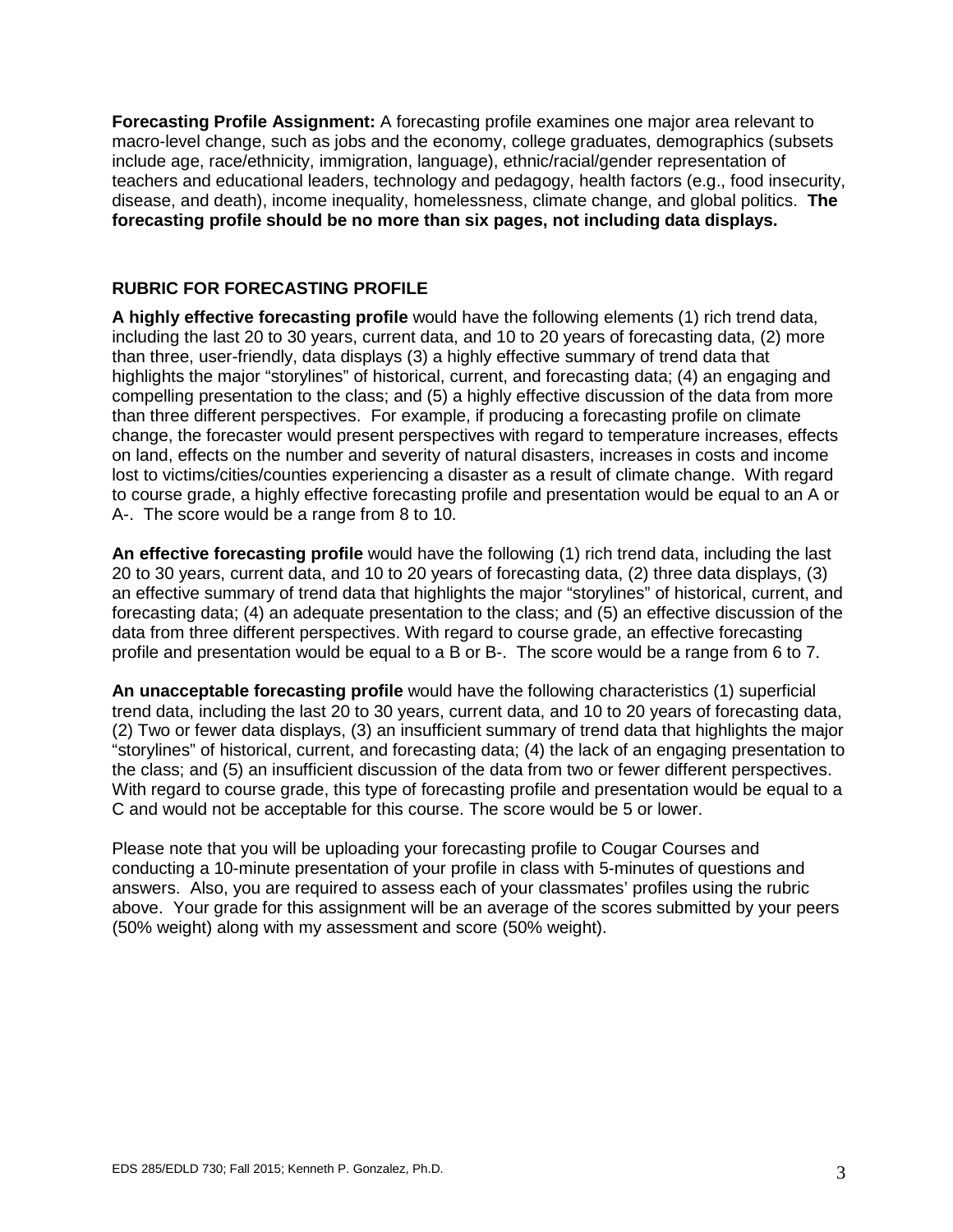### **Final Project Assignment: The Four Components with Forecasting Considerations**

For your final assignment, you will use forecasting profiles submitted by your classmates in a review of the major components of your dissertation, in addition to the design of a possible intervention. You will use the Four Components Framework (Gonzalez 2009; 2014) for this assignment (see concept model in Cougar Courses). At a minimum, you will use 5 forecasting profiles. For each profile, you will provide a discussion of how it informs at least one of the following: (a) component 1, (b) component 2, or (c) component 3 of the framework. Basically, this is the application of forecasting profiles on your dissertation work. **The final project should be no more than eight pages, not including data displays.**

### **RUBRIC FOR FINAL PROJECT**

**A highly effective final project** would have the following elements (1) rich trend data, including the last 20 to 30 years, current data, and 10 to 20 years of forecasting data, (2) more than three, user-friendly, data displays, (3) a highly effective integration of five forecasting profiles that illuminate distinct implications for your dissertation work; (4) an engaging and compelling presentation to the class; and (5) a highly creative intervention design based on multiple forecasting profiles. With regard to course grade, a highly effective final project would be equal to an A or A-. The score would be a range from 8 to 10.

**An effective forecasting profile** would have the following (1) rich trend data, including the last 20 to 30 years, current data, and 10 to 20 years of forecasting data, (2) three data displays, (3) an adequate, but not outstanding integration of five forecasting profiles that illuminate distinct implications for your dissertation work; (4) an adequate presentation to the class; and (5) a basic intervention design based on multiple forecasting profiles. With regard to course grade, an effective forecasting profile and presentation would be equal to a B or B-. The score would be a range from 6 to 7.

**An unacceptable forecasting profile** would have the following characteristics (1) superficial trend data, including the last 20 to 30 years, current data, and 10 to 20 years of forecasting data, (2) less than three data displays, (3) a lack of an integration of five forecasting profiles that illuminate distinct implications for your dissertation work; (4) a lack of an engaging presentation to the class; and (5) a basic intervention design based on a few forecasting profiles. With regard to course grade, this type of forecasting profile and presentation would be equal to a C and would not be acceptable for this course. The score would be 5 or lower.

Please note that you will be uploading your final project to Cougar Courses and conducting a 10 minute presentation of your profile in class with 5-minutes of questions and answers. Also, you are required to assess each of your classmates' profiles using the rubric above. Your grade for this assignment will be an average of the scores submitted by your peers (50% weight) along with my assessment and score (50% weight).

Your final grade will be based on the following:

#### **Participation (30%)**

Your attendance and active participation online and during face-to-face meetings are essential to achieving the student learning outcomes for this course. Students are expected to come prepared to discuss the readings and to engage in meaningful conversations that support the further development of one's academic voice.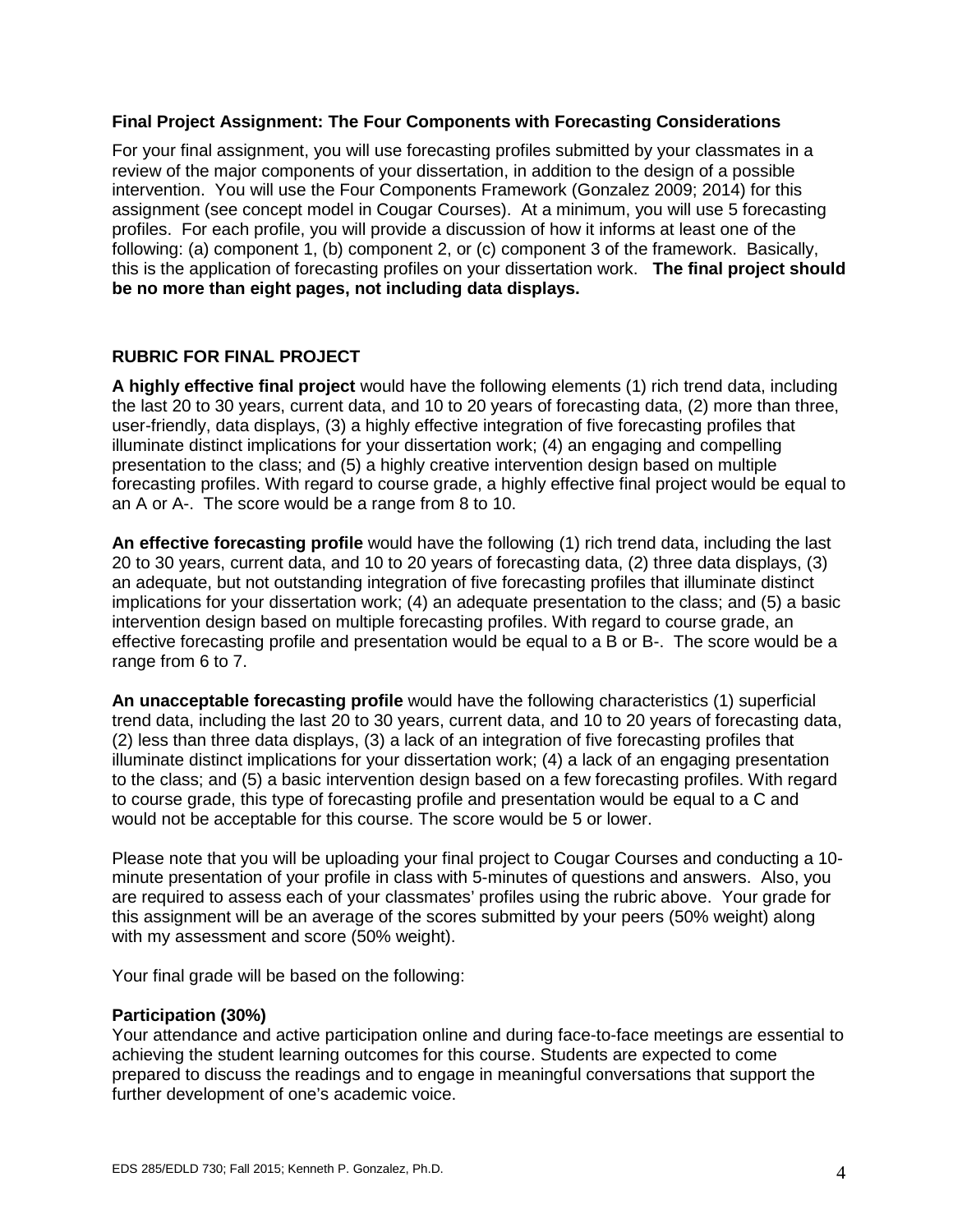### **RUBRIC FOR PARTICIPATION**

**A highly effective participant** would display for the following characteristics: (1) initiates insightful and constructive comments at appropriate times during class; (2) offer comments that are balanced between general impressions, concrete feedback, and thoughtful criticisms; (3) does not dominate the conversation; (4) makes connections among the class topic and other student responses; (5) listens attentively when others present materials, perspectives, as indicated by comments that build on others' remarks; (6) is open to a change in perspective, as indicated by comments that respond to others' remarks. With regard to course grade, a highly effective participant would be equal to an A, A-, or B. The score would be between 7 and 10. **An unacceptable participant** would display the following characteristics: (1) initiates comments infrequently or during inappropriate times during class; (2) comments offered are not balanced between general impressions, concrete feedback, and thoughtful criticisms; (3) dominates the conversation; (4) infrequently makes connections among the class topic and other student responses; (5) does not listen attentively when others present materials, perspectives, as indicated by comments that build on others' remarks; (6) does not appear to be open to a change in perspective, as indicated by comments that respond to others' remarks. With regard to course grade, an unacceptable participant would be equal to an C or lower. The score would be 6 or below.

## **GENERAL CONSIDERATIONS**

### **CSUSM School of Education Attendance Policy**

Students *must* participate in 80% of the course sessions to receive credit for this course. Additional absences may further impact the course grade. If the absence is predictable (e.g. professional obligation), the student should inform the instructor ahead of time. If the absence is unanticipated, the student should initiate contact with the instructor as soon as possible. Notification of an absence does not constitute an excuse.

### **CSUSM Accommodation Services**

Students with disabilities requiring reasonable accommodations are approved for services through the Disabled Student Services Office (DSS). This office is located in Craven Hall 5205, and can be contacted by phone at (760) 750-4905 or TTY (760) 750-4909. Students authorized by DSS to receive reasonable accommodations should meet with their instructor.

### **CSUSM Academic Honesty Policy**

Students will be expected to adhere to standards of academic honesty and integrity, as outlined in the Student Academic Honesty Policy. All assignments must be original work, clear and errorfree. All ideas/material that are borrowed from other sources must have appropriate references to the original sources. Any quoted material should give credit to the source and be punctuated accordingly.

Academic Honesty and Integrity: Students are responsible for honest completion and representation of their work. Your course catalog details the ethical standards and penalties for infractions. There will be zero tolerance for infractions. If you believe there has been an infraction by someone in the class, please bring it to the instructor's attention. The instructor reserves the right to discipline any student for academic dishonesty, in accordance with the general rules and regulations of the university. Disciplinary action may include the lowering of grades and/or the assignment of a failing grade for an exam, assignment, or the class as a whole.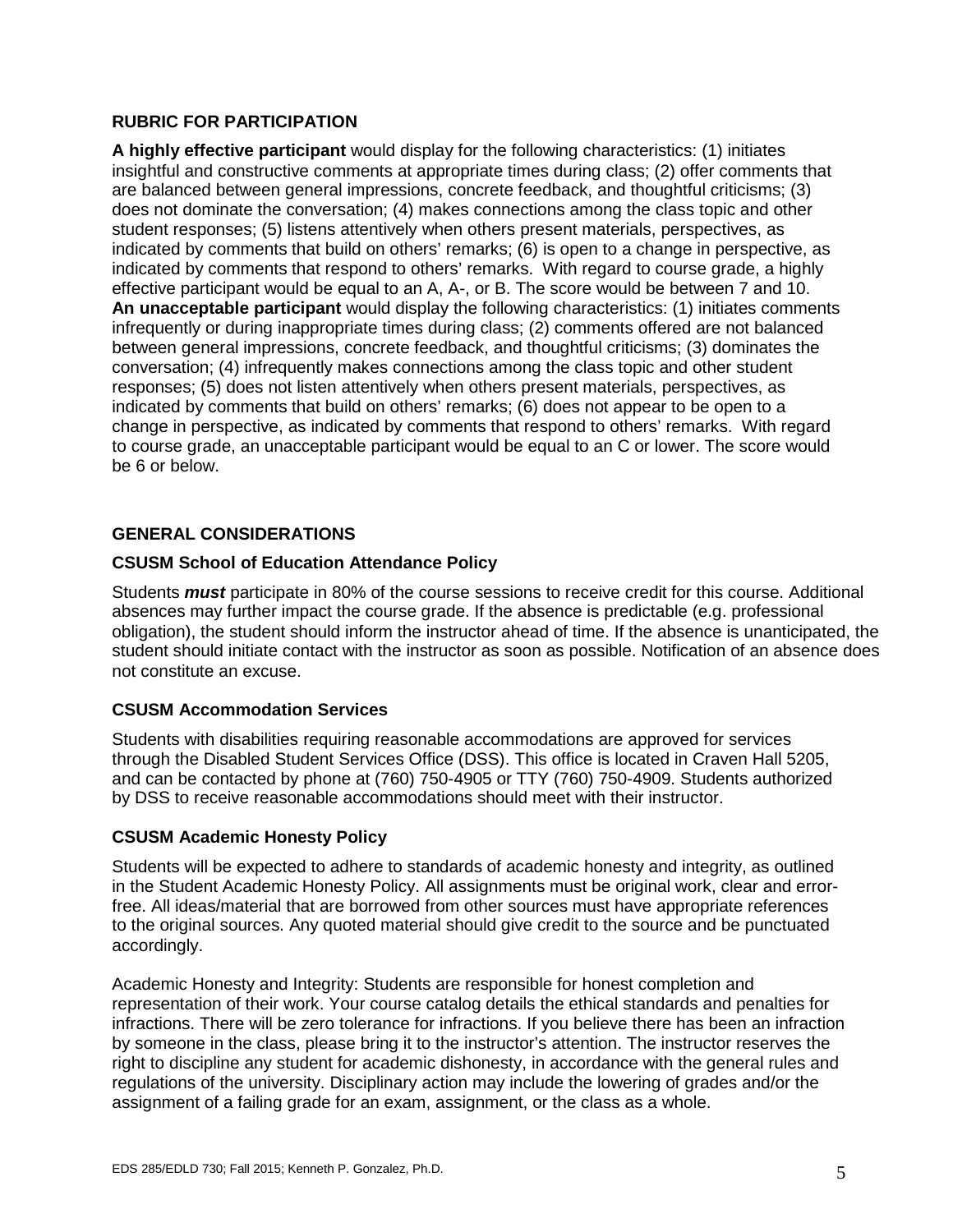Incidents of Academic Dishonesty will be reported to the Dean of Students. Sanctions at the University level may include suspension or expulsion from the University.

Refer to the full Academic Honesty Policy at: [http://www.csusm.edu/policies/active/documents/Academic\\_Honesty\\_Policy.html](http://www.csusm.edu/policies/active/documents/Academic_Honesty_Policy.html)

### **Plagiarism**

As an educator, it is expected that each candidate (course participant) will do his/her own work, and contribute equally to group projects and processes. Plagiarism or cheating is unacceptable under any circumstances. If you are in doubt about whether your work is paraphrased or plagiarized see the Plagiarism Prevention for Students website [http://library.csusm.edu/plagiarism/index.html.](http://library.csusm.edu/plagiarism/index.html) If there are questions about academic honesty, please consult the University catalog.

### **OUR LEARNING COMMUNITY**

The following Community Agreements and Teaching/Learning philosophy will serve as the foundational principles by which we relate to each other as we learn together. As a community, we can add specifics to these principles as we need.

#### **Community Agreements**

- We speak from our own experience
- We are open to hearing others
- We share air time
- We are willing to have our thinking challenged
- We respect confidentiality
- We share experiences that are issue focused, not necessarily who said it or where
- Each of us participates using a "value added" approach by expanding upon ideas, providing examples, and/or expressing a different perspective.

### **If you are unable to submit an assignment by the due date, it is your responsibility to contact the instructor before the due date.**

This rubric represents general guidelines we will use to evaluate your work. As a doctoral candidate it is critical that you communicate your ideas through multiple formats. The written word is a powerful demonstrator of your knowledge, skills, and disposition. Therefore, we hold high expectations of your performance, and we are committed to providing you with useful and meaningful feedback that will support your learning and continued development as an educational leader.

In general, we believe a doctoral student:

- Completes all assignments on time and demonstrates the ability to summarize, analyze, and/or reflect at sophisticated and complex levels.
- Varies sources of information for assignments, demonstrating high degree of effort in pursuing varied perspectives around important educational issues.
- Completes all the reading assignments and develops thoughtful and thorough responses.
- Produces work that reveals a strong commitment to self-discovery and learning.
- Produces work at a highly professional level in terms of both writing and content.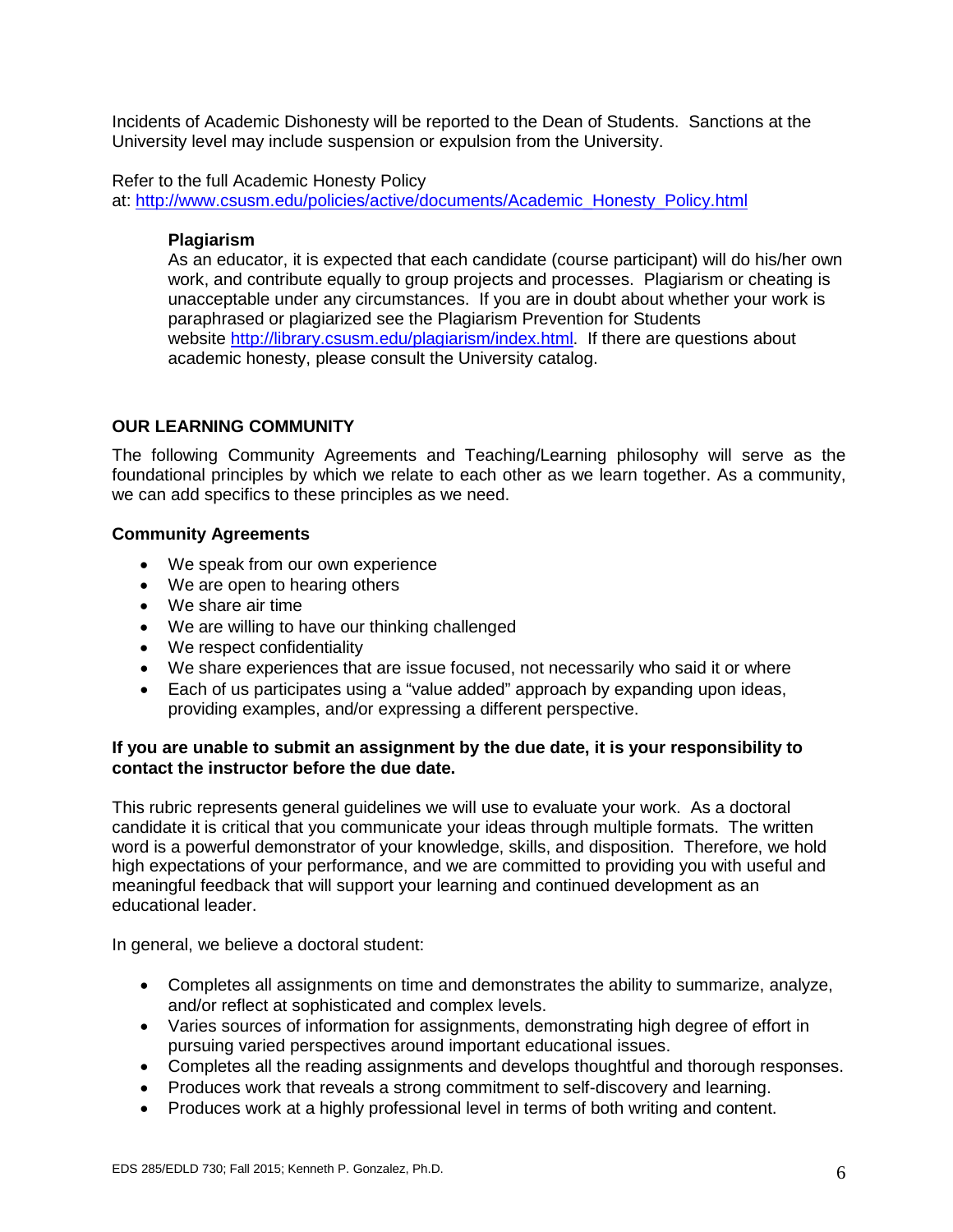- Develops a high quality presentation, demonstrating significant learning around a contemporary issue.
- Presents confidently and intelligently, demonstrating effective teaching skills.
- Completes assignments in/out of class with a focus on learning and exploration, pushing him/herself to better understand the profession through quality work.
- Attends every class meeting and is fully engaged during class.
- Pushes him/herself to new understandings by participating in discussions, sharing his/her opinions, and valuing others' perspectives.
- Contributes to the positive environment of the class by respecting all members.

## **COURSE VIDEOS, TEXTS, AND READINGS**

### **VIDEO ONE: Professor Sohail Inayatullah**

Foresight and Strategic Transformation <https://vimeo.com/94177719>

TEXT ONE: Delivering Tomorrow: Logistics 2050 A Scenario Study Publisher: Deutsche Post AG James Allen Dator – On Looking Into the Futures, pp. 22-26. Peter Swartz – Winning in an Uncertain Future Through Scenario Planning, pp. 27-33. <http://www.futures.hawaii.edu/publications/futures-studies/DHLszenario-2050.pdf>

TEXT TWO:

Jim Dator – Age Cohort Analysis <http://www.futures.hawaii.edu/publications/futures-theories-methods/AgeCohortAnalysis2009.pdf>

TEXT THREE: Stuart Candy, Jim Dator, Jake Dunagan - **Four Futures for Hawaii 2050**  <http://www.futures.hawaii.edu/publications/presentations/Campuses2060GHEFPpt.pdf>

[http://hawaii2050.org/images/uploads/futures\\_scenarios.pdf](http://hawaii2050.org/images/uploads/futures_scenarios.pdf)

VIDEO TWO: [Juan Enriquez](https://www.ted.com/speakers/juan_enriquez) - [The next species of human](https://www.ted.com/talks/juan_enriquez_shares_mindboggling_new_science) [https://www.ted.com/playlists/85/what\\_does\\_the\\_future\\_look\\_like](https://www.ted.com/playlists/85/what_does_the_future_look_like)

VIDEO THREE: [Amber Case](https://www.ted.com/speakers/amber_case) - [We are all cyborgs now](https://www.ted.com/talks/amber_case_we_are_all_cyborgs_now) [https://www.ted.com/playlists/85/what\\_does\\_the\\_future\\_look\\_like](https://www.ted.com/playlists/85/what_does_the_future_look_like)